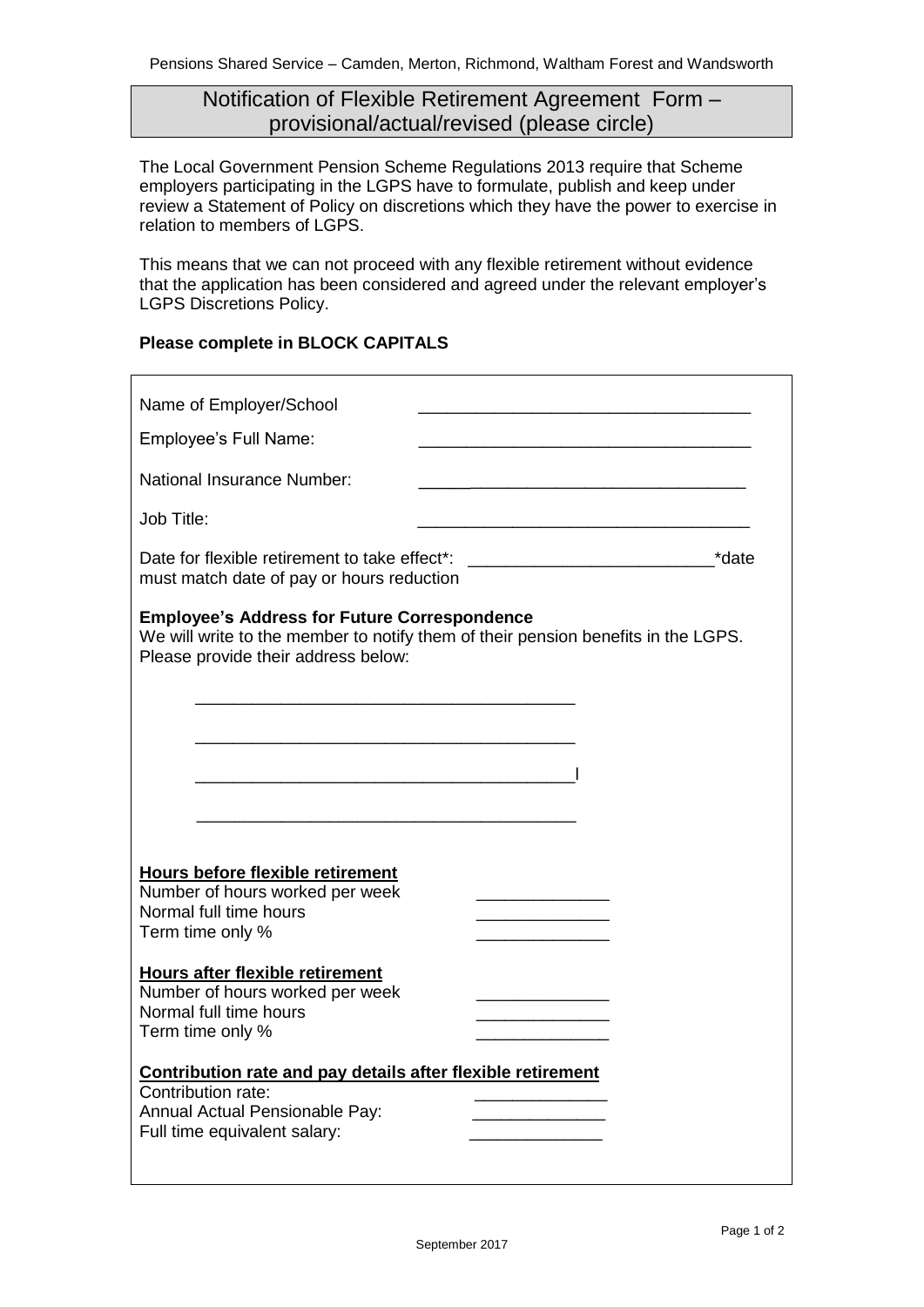### **Pre 2014 scheme pensionable pay details**

Please show pre 2014 normal annual pensionable pay rates from 1 April in the tax year preceding the final year of employment – eg if LDOS is 31 December 2014, show normal pay rates from 1 April 2013.

| <b>Effective Date of Salary</b><br>Change |  | Normal Full Time Equivalent<br><b>Annual Salary</b> | Full time equivalent<br>allowances (e.g. First<br>Aid, etc) |  |  |
|-------------------------------------------|--|-----------------------------------------------------|-------------------------------------------------------------|--|--|
|                                           |  | £                                                   | £                                                           |  |  |
|                                           |  | £                                                   | £                                                           |  |  |
|                                           |  | £                                                   | £                                                           |  |  |
|                                           |  |                                                     | £                                                           |  |  |

#### **Payments in Addition to Normal Salary**

In the employee's final year if they have received pensionable payments in addition to their normal monthly salary, please detail these below:

| Month & Year Paid | Description | Amount | <b>Period Payment Relates To</b> |  |
|-------------------|-------------|--------|----------------------------------|--|
|                   |             |        | (From:<br>To:                    |  |
|                   |             |        |                                  |  |
|                   |             | £      |                                  |  |
|                   |             |        |                                  |  |
|                   |             | ᡗ      |                                  |  |
|                   |             |        |                                  |  |
|                   |             |        |                                  |  |

If there is a possibility that the employee's final year's pay is lower than either of the 2 preceding years (except solely as a result of a change in hours), please copy this page and provide pay information for those years.

## **Contributions and post 2014 scheme pensionable pay details**

|                                                                             | % Rate | Amount $(E & p)$ |
|-----------------------------------------------------------------------------|--------|------------------|
| Current year total<br>employees pension<br>contributions                    |        |                  |
| Deducted from<br>pensionable pay of                                         |        |                  |
| Any assumed<br>pensionable pay<br>(provide details and<br>dates separately) |        |                  |

**50/50 or main scheme?** \_\_\_\_\_\_\_\_\_\_\_\_ **Date of change** \_\_\_\_\_\_\_\_\_\_\_\_\_\_